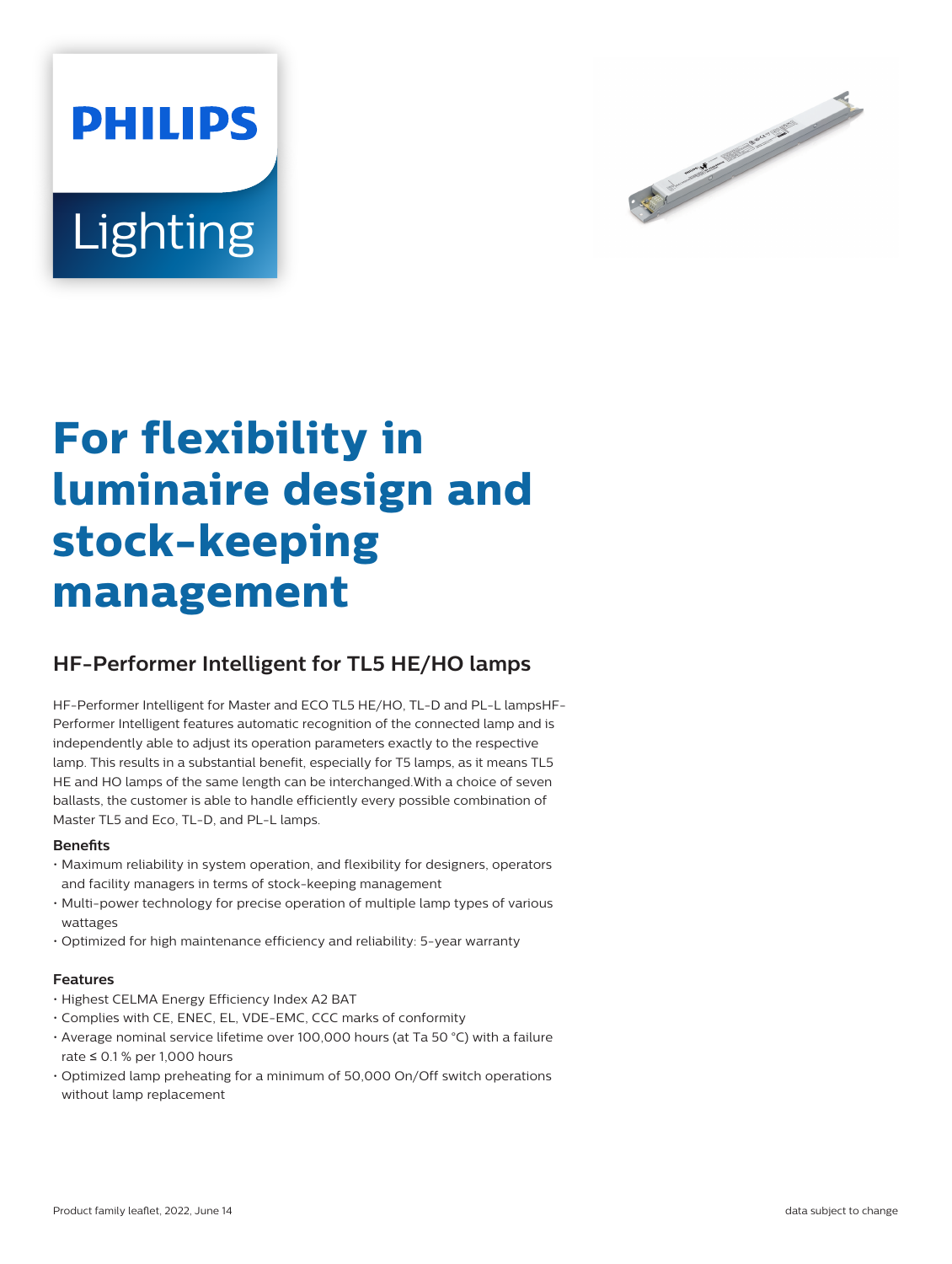### **HF-Performer Intelligent for TL5 HE/HO lamps**

#### **Application**

- Suitable for DC operation and emergency lighting installations; full compliance with requirements for emergency lighting according to EN 61347-2-3-annex J
- Extended lamp life in frequent-switching applications, e.g. where occupancy sensors or motion detectors are used
- For luminaires of protection class I and protection class II used in office buildings, hospitals, supermarkets, department stores, industrial premises and schools

#### **Versions**



#### **Dimensional drawing**



 $\Delta$  2

| Product                                                      | - 61 | <b>A1</b> |  |
|--------------------------------------------------------------|------|-----------|--|
| HF-Pi 1 28/35/49/80 TL5 Ell 4.2 mm 22 mm 360 mm 350 mm 30 mm |      |           |  |

| Product                      | D1 | C <sub>1</sub> | A1                               | A <sub>2</sub> | B1 |
|------------------------------|----|----------------|----------------------------------|----------------|----|
| HF-Pi 3/4 14/24 TL5/PL-L EII |    |                | 4.2 mm 22 mm 360 mm 350 mm 30 mm |                |    |
| 220-240V                     |    |                |                                  |                |    |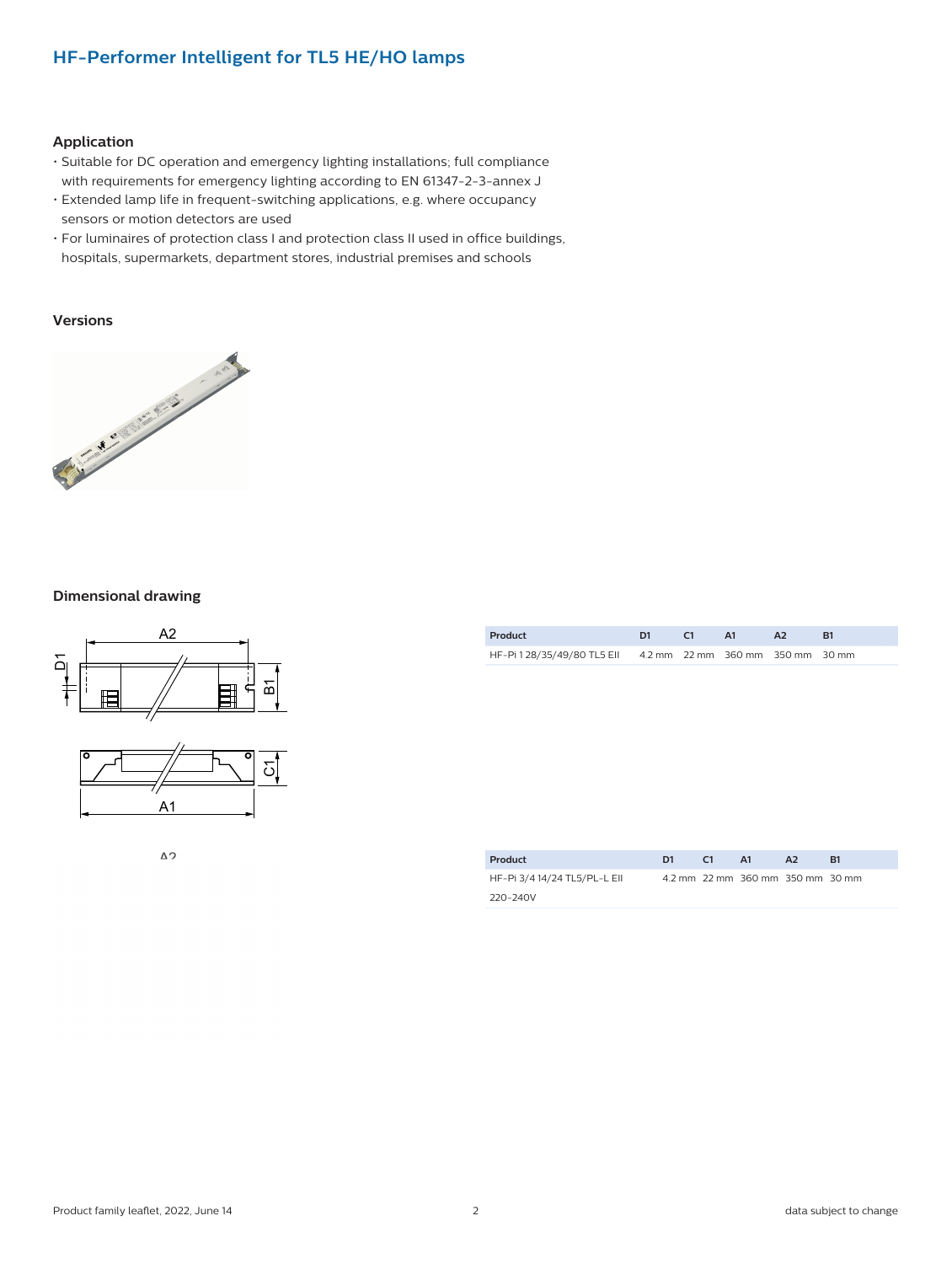## **HF-Performer Intelligent for TL5 HE/HO lamps**

#### **Dimensional drawing**



| Product                     | D1 | C <sub>1</sub> | - A1                             | A <sub>2</sub> | B1 |
|-----------------------------|----|----------------|----------------------------------|----------------|----|
| HF-Pi 2 28/35/49/54 TL5 Ell |    |                | 4.2 mm 22 mm 360 mm 350 mm 30 mm |                |    |
| 220-240V                    |    |                |                                  |                |    |

| <b>Approval and Application</b>       |                    |
|---------------------------------------|--------------------|
| <b>Energy Efficiency Index</b>        | A <sub>2</sub> RAT |
|                                       |                    |
| <b>Operating and Electrical</b>       |                    |
| <b>Input Frequency</b>                | 50 to 60 Hz        |
| <b>Input Voltage</b>                  | 220 to 240 V       |
|                                       |                    |
| <b>Emergency Operation</b>            |                    |
| <b>Emergency Ballast Lumen Factor</b> | 100 %              |
| (EBLF) (Nom)                          |                    |
|                                       |                    |
| <b>General Information</b>            |                    |
| Number Of Products On MCB (16A        | 12                 |
| Type B) (Nom)                         |                    |
|                                       |                    |
| <b>Mechanical and Housing</b>         |                    |
| <b>Housing</b>                        | L360x30x22         |
|                                       |                    |

#### **General Information**

| Order Code Full Product Name                  | Number Of Lamps Lamp Type |                 |
|-----------------------------------------------|---------------------------|-----------------|
| 91502330 HF-Pi 2 28/35/49/54 TL5 220-240V     | 2 piece/unit              | TL <sub>5</sub> |
| 86249200 HF-Pi 1 28/35/49/80 TL5 Ell 220-240V | 1 piece/unit              | TI 5            |

|          | Order Code Full Product Name                         | Number Of Lamps Lamp Type |          |
|----------|------------------------------------------------------|---------------------------|----------|
| 88775400 | HF-Pi 3/4 14/24 TL5/PL-L EII 220-240V 3/4 piece/unit |                           | TL5/PL-L |

#### **System characteristics**

|          |                     |                       | Lamp   | Lamp                     |                     |
|----------|---------------------|-----------------------|--------|--------------------------|---------------------|
|          |                     |                       | Power  | Power                    | Rated               |
| Order    | <b>Full Product</b> |                       | On TL5 | On TL5                   | <b>Ballast-Lamp</b> |
| Code     | <b>Name</b>         | Lamp Power On TL5 HE  |        | HO                       | Power               |
| 91502330 | $HF-Pi2$            | 27.5/34.4/45.6/48.4   | $\sim$ | $\overline{\phantom{0}}$ | 28-54 W             |
|          | 28/35/49/54         | W                     |        |                          |                     |
|          | TL5 220-240V        |                       |        |                          |                     |
| 86249200 | HF-Pi1              | 30.7/38.7/50.2/84 W - |        |                          | 28/35/49/80         |
|          | 28/35/49/80         |                       |        |                          | W                   |

|          |                     |                      | Lamp    | Lamp      |                     |
|----------|---------------------|----------------------|---------|-----------|---------------------|
|          |                     |                      | Power   | Power     | Rated               |
| Order    | <b>Full Product</b> |                      | On TL5  | On TL5    | <b>Ballast-Lamp</b> |
| Code     | <b>Name</b>         | Lamp Power On TL5 HE |         | HO        | Power               |
|          | TL5 EII             |                      |         |           |                     |
|          | 220-240V            |                      |         |           |                     |
| 88775400 | HF-Pi 3/4 14/24 -   |                      | 57.5/44 | 91.5/71.3 | 14/24 W             |
|          | TL5/PL-L EII        |                      | W       | W         |                     |
|          | 220-240V            |                      |         |           |                     |